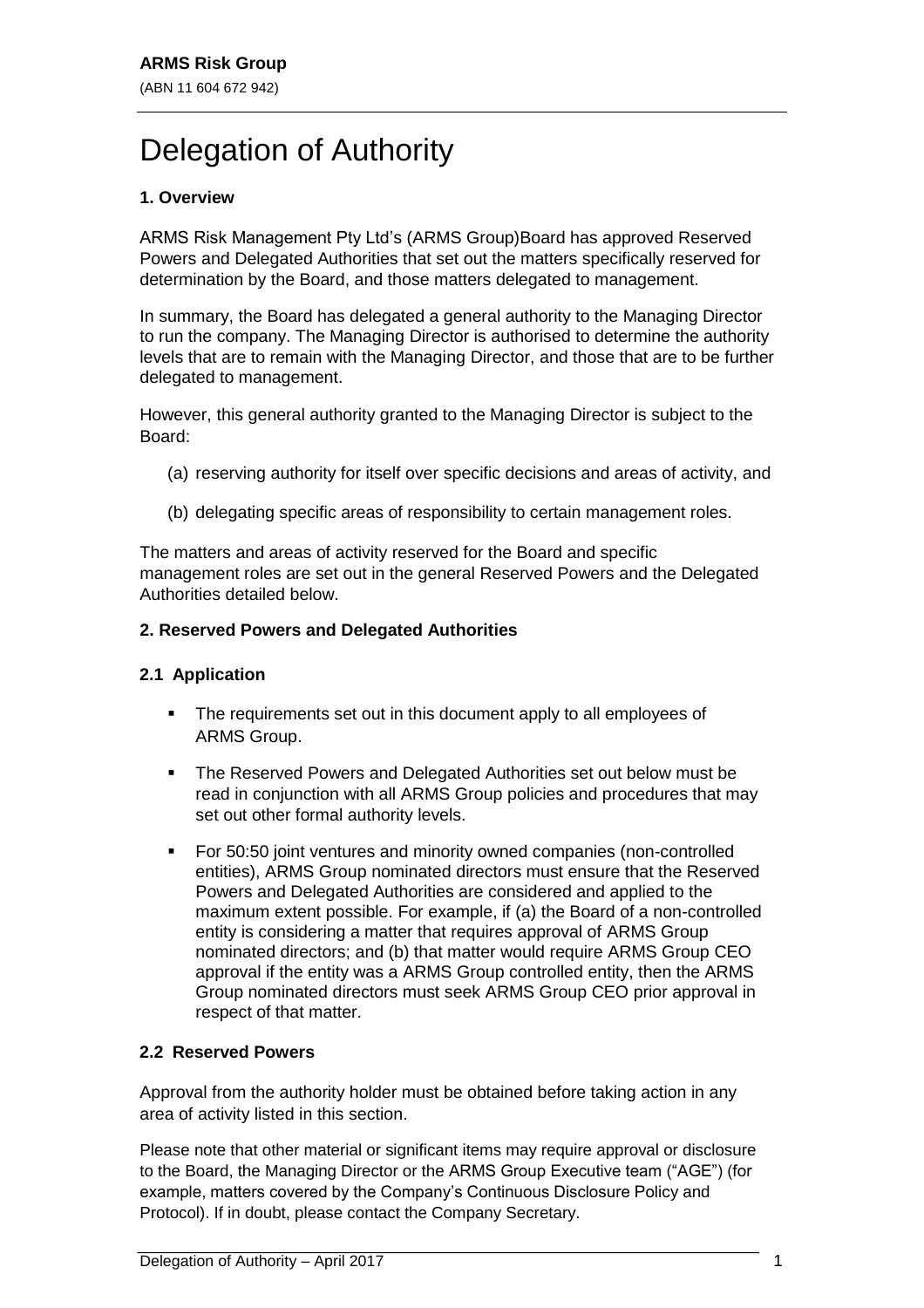| <b>Accounting and financial control</b>                             |                                                                                                                                                                                                                                                                                                                                                    |  |  |  |  |  |
|---------------------------------------------------------------------|----------------------------------------------------------------------------------------------------------------------------------------------------------------------------------------------------------------------------------------------------------------------------------------------------------------------------------------------------|--|--|--|--|--|
| <b>Chief Financial Officer</b>                                      | <b>Accounting policies and controls</b><br><b>Budget preparation</b><br>Certification of financial compliance<br>Financial performance monitoring<br>Internal and external reporting requirements<br>Internal financial reporting structure<br>External payment controls<br>Opening of new bank accounts                                           |  |  |  |  |  |
| <b>Acquisitions and divestments</b>                                 |                                                                                                                                                                                                                                                                                                                                                    |  |  |  |  |  |
| <b>Board</b>                                                        | Acquisition of any company listed on a stock<br>exchange<br>Acquisition, divestment or joint venture with a total<br>value greater than the limits set out in the<br>delegated authorities<br>Investment by any ARMS Group entity into a new<br>П<br>country if > AUD \$5m ARMS Group assets at risk,<br>or<br>withdrawal from an existing country |  |  |  |  |  |
| <b>Managing Director</b>                                            | Acquisition, divestment or joint venture with a total<br>٠<br>value less than the limit set out in the delegated<br>authorities<br>Investment by any ARMS Group entity into a new<br>country if < AUD \$5m ARMS Group assets at risk                                                                                                               |  |  |  |  |  |
| <b>Audit</b>                                                        |                                                                                                                                                                                                                                                                                                                                                    |  |  |  |  |  |
| <b>Board</b><br><b>Chief Financial Officer</b>                      | Appointment of external auditor and internal auditor<br>٠<br>service providers<br>External and internal audit processes and<br>$\blacksquare$                                                                                                                                                                                                      |  |  |  |  |  |
|                                                                     | relationship                                                                                                                                                                                                                                                                                                                                       |  |  |  |  |  |
| <b>Borrowings</b><br><b>Board</b><br><b>Chief Financial Officer</b> | Annual budgeted requirement<br>٠<br>New facilities or interim requirements over<br>٠<br>AUD\$25m<br>Establishment of borrowing facilities to meet                                                                                                                                                                                                  |  |  |  |  |  |
|                                                                     | approved borrowing requirement<br>New facilities or interim requirements up to<br>٠<br>AUD\$25m, to a total of AUD\$50m in any one year                                                                                                                                                                                                            |  |  |  |  |  |
| <b>Capital controls</b>                                             |                                                                                                                                                                                                                                                                                                                                                    |  |  |  |  |  |
| <b>Board</b>                                                        | Capital controls greater than the limit delegated to<br>$\blacksquare$<br>the Managing Director as set out in the Delegated<br>Authorities.<br>Share Capital management initiatives, including<br>dividends and buy-backs<br>Related party transactions (at ARMS Risk Group<br>п<br>level)                                                         |  |  |  |  |  |
| <b>Managing Director</b>                                            | Capital controls up to the limited delegated to the<br>٠<br>Managing Director as set out in the Delegated<br>Authorities.                                                                                                                                                                                                                          |  |  |  |  |  |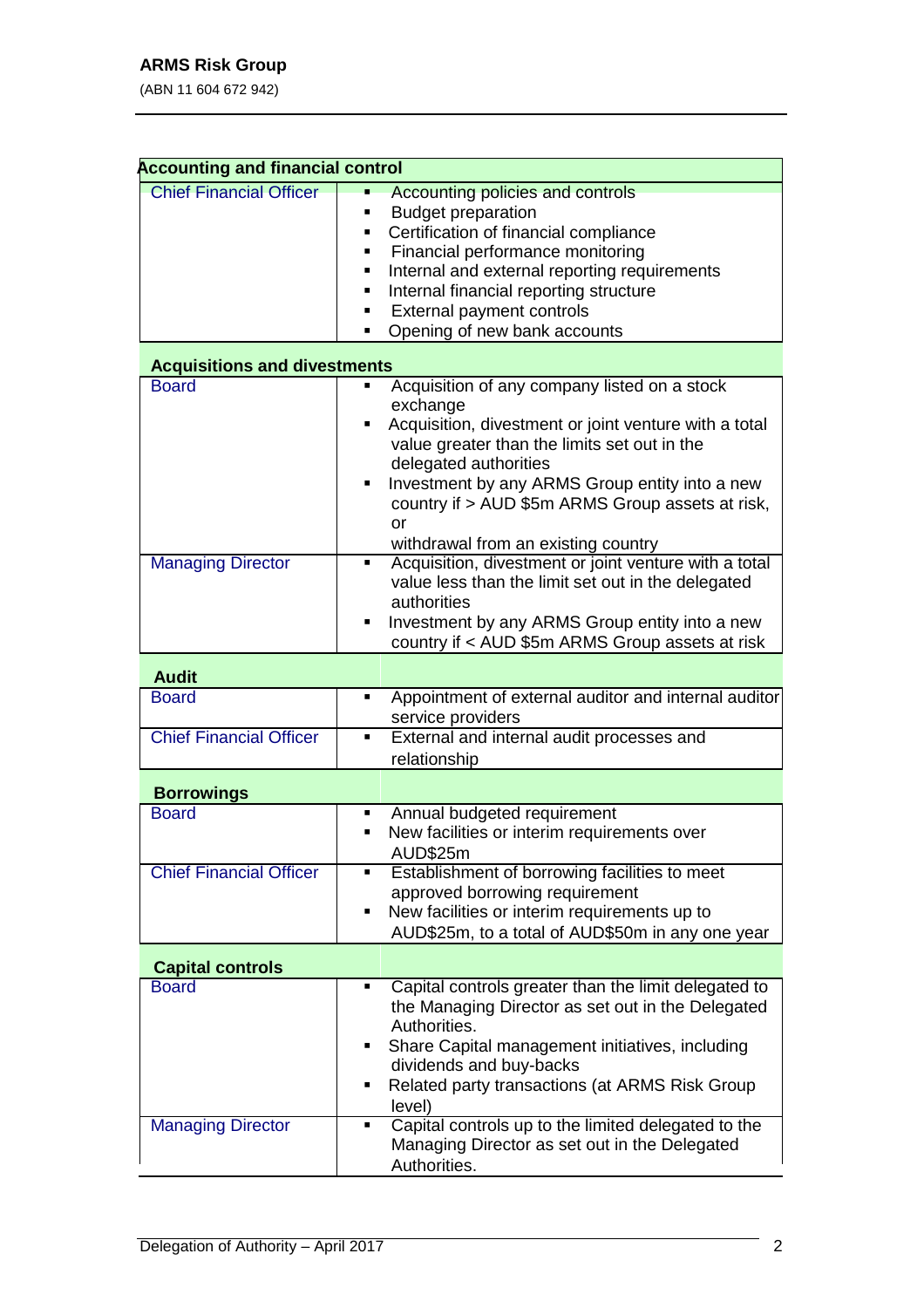| Cash, currency, and commodity risk        |                                                                                                                                                                                                                                                                                                                 |  |  |  |  |
|-------------------------------------------|-----------------------------------------------------------------------------------------------------------------------------------------------------------------------------------------------------------------------------------------------------------------------------------------------------------------|--|--|--|--|
| <b>Board</b>                              | <b>Treasury Risk Management Policy (including</b><br>foreign exchange hedging)                                                                                                                                                                                                                                  |  |  |  |  |
| <b>Chief Financial Officer</b>            | <b>Implementation of Treasury Risk Management</b><br>П<br>Policy                                                                                                                                                                                                                                                |  |  |  |  |
| <b>Company structure and organisation</b> |                                                                                                                                                                                                                                                                                                                 |  |  |  |  |
| <b>Board</b>                              | Major changes in the organisation and shape of the<br>Group, including changes to legal structure, entry<br>into new fields of operation and departure from<br>existing fields<br>Appointment of directors (and equivalents) to non-<br>٠<br>wholly owned subsidiary companies                                  |  |  |  |  |
| <b>Managing Director &amp;</b>            | Appointment of directors (and equivalents) to<br>٠                                                                                                                                                                                                                                                              |  |  |  |  |
| <b>Chief Financial Officer</b>            | wholly owned subsidiary companies<br>Changes to the financial or ownership structure of a<br>٠<br>subsidiary<br>Formation or dissolution of incorporated or<br>٠<br>unincorporated entities                                                                                                                     |  |  |  |  |
| <b>External / investor relations</b>      |                                                                                                                                                                                                                                                                                                                 |  |  |  |  |
| <b>Board</b>                              | Release of financial results<br>٠<br>Shareholder meetings<br>п<br>Release of information that may affect the share<br>п<br>price or is required by the Australian Stock<br>Exchange or supplied in accordance with<br>Australian Stock Exchange rules, subject to the<br>company's Continuous Disclosure Policy |  |  |  |  |
| <b>Chief Financial Officer</b>            | Investor relations activities<br>٠                                                                                                                                                                                                                                                                              |  |  |  |  |
| Directors &<br><b>Company Secretary</b>   | Release of information, other than ARMS Group<br>٠<br>results, that may affect the share price or is<br>required by the Australian Stock Exchange or<br>supplied in accordance with Australian Stock<br>Exchange rules, subject to the company's<br><b>Continuous Disclosure Policy</b>                         |  |  |  |  |
| <b>Finance and funding</b>                |                                                                                                                                                                                                                                                                                                                 |  |  |  |  |
| <b>Board</b>                              | Dividend policy<br>Guarantees provided by a Group company<br>Issues of equity<br>Loans to, and changes to capital of, third parties<br>(not wholly-owned) over AUD \$10m<br>Mortgages and security over Group assets or<br>revenues<br>Loans to ARMS Group executives                                           |  |  |  |  |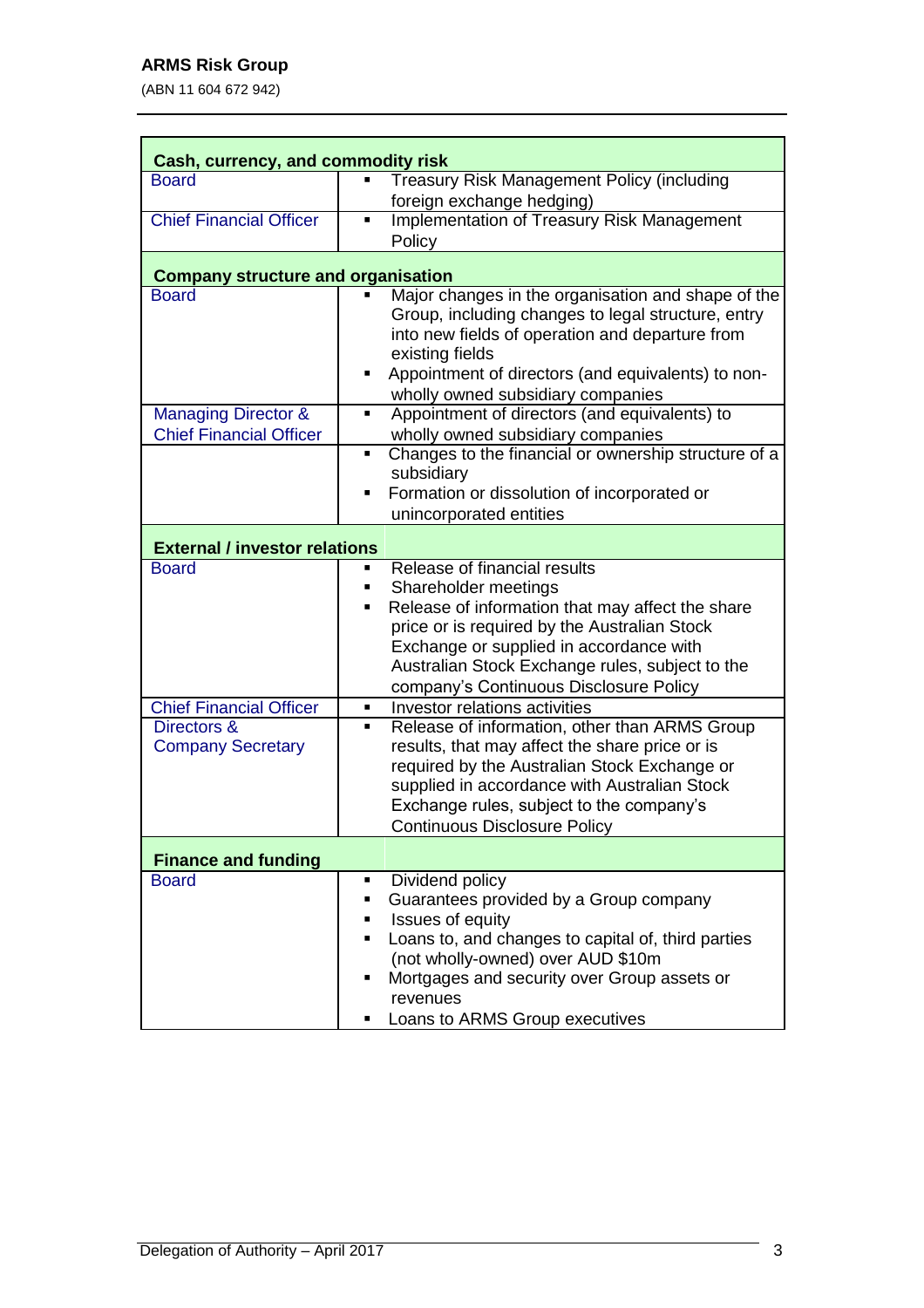| <b>Chief Financial Officer</b> | Appointment of financial advisers<br>٠<br>Banking and investment relationships<br>٠<br>Capital subscriptions in subsidiaries and related<br>٠<br>undertakings<br>Financing plans<br>٠<br>Investment of funds (short term surplus)<br>٠<br>Letters of comfort<br>Loans (and loan forgiveness) to, and changes to<br>capital of, third parties (not wholly owned) up to<br><b>AUD \$10m</b><br>Loan (and loan forgiveness) to, and changes to<br>capital of, third parties (wholly-owned)                                                     |
|--------------------------------|---------------------------------------------------------------------------------------------------------------------------------------------------------------------------------------------------------------------------------------------------------------------------------------------------------------------------------------------------------------------------------------------------------------------------------------------------------------------------------------------------------------------------------------------|
| <b>Group policies</b>          |                                                                                                                                                                                                                                                                                                                                                                                                                                                                                                                                             |
| <b>Board</b>                   | Corporate governance policies<br>٠                                                                                                                                                                                                                                                                                                                                                                                                                                                                                                          |
|                                | Risk management policies and systems (including<br>٠<br>taxation and treasury)<br>Remuneration policy for directors and senior<br>٠<br>executives<br>Group Safety and Sustainability policy<br>Dividend policy<br>٠                                                                                                                                                                                                                                                                                                                         |
| <b>AGE</b>                     | Policies in areas not covered by the Board's<br>٠                                                                                                                                                                                                                                                                                                                                                                                                                                                                                           |
|                                | reserved authorities that have application across<br>the Group.<br><b>ARMS Group's Principles &amp; Behaviours</b>                                                                                                                                                                                                                                                                                                                                                                                                                          |
| <b>Human resources</b>         |                                                                                                                                                                                                                                                                                                                                                                                                                                                                                                                                             |
| <b>Board</b>                   | Appointment, dismissal and remuneration of DGE<br>٠                                                                                                                                                                                                                                                                                                                                                                                                                                                                                         |
|                                | members<br>Introduction, variation or termination of executive<br>and employee share and option plans, including<br>discretion exercised within plan rules<br>Provision and terms of employee superannuation<br>Grant of shares or options to employees and<br>executives<br>Appointment of external remuneration advisers to<br>the Board                                                                                                                                                                                                  |
| <b>Managing Director</b>       | Senior succession plans and appointments at Job<br>$\blacksquare$                                                                                                                                                                                                                                                                                                                                                                                                                                                                           |
|                                | Grade 38 and above.<br>Appointment of remuneration consultants and<br>٠<br>advisers to management where no remuneration<br>recommendation is being given by the adviser to<br>management                                                                                                                                                                                                                                                                                                                                                    |
| <b>Chief Financial Officer</b> | Retirement benefits: changes to benefit<br>٠<br>arrangements, introduction of new arrangements,<br>matters relating to benefit trustees and<br>management boards<br>Superannuation Fund planning and management<br>٠<br>- appointment of actuaries, actuarial assumptions<br>used for fund valuations, plans for dealing with<br>actuarial surpluses or deficits, matters affecting<br>compliance with laws relating to trusts and trustees,<br>investment plans and arrangements, funding<br>arrangements and appointment of fund managers |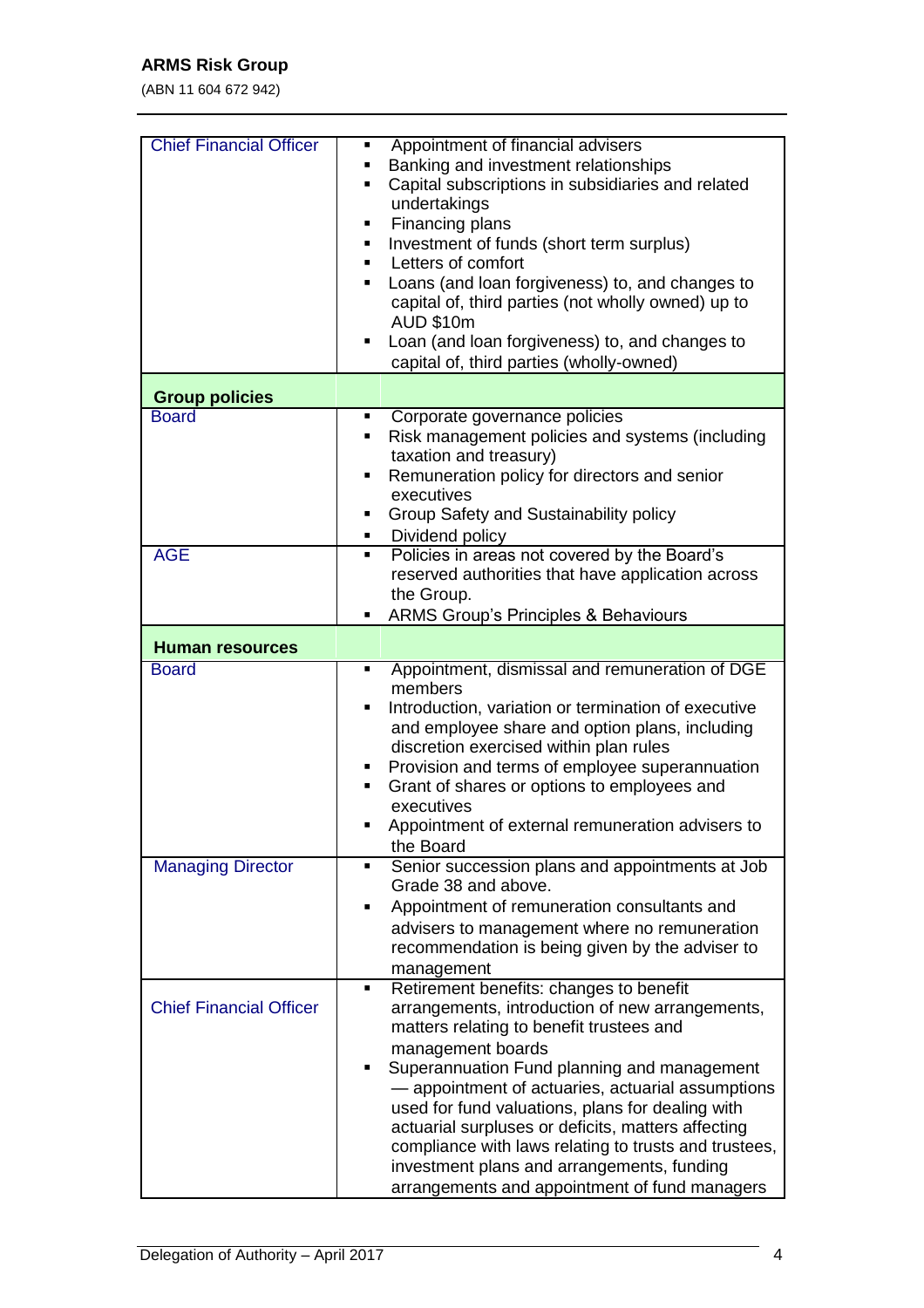| <b>Chief Financial Officer</b>       | Group payroll payments and related disbursements<br>٠                              |  |  |
|--------------------------------------|------------------------------------------------------------------------------------|--|--|
|                                      |                                                                                    |  |  |
|                                      |                                                                                    |  |  |
| <b>Information Technology</b>        |                                                                                    |  |  |
| <b>Chief Financial Officer</b>       | IT security<br>٠                                                                   |  |  |
|                                      | Information system infrastructure<br>п                                             |  |  |
|                                      | Office systems                                                                     |  |  |
|                                      | IT transaction processing systems<br>п                                             |  |  |
|                                      | IT projects in accordance with the limits set out in<br>П                          |  |  |
|                                      | the Delegated Authorities                                                          |  |  |
|                                      |                                                                                    |  |  |
| <b>Insurance and risk management</b> |                                                                                    |  |  |
| <b>Board</b>                         | Risk management policy and systems                                                 |  |  |
|                                      | Directors and Officers Insurance Policy<br>٠                                       |  |  |
| <b>Chief Financial Officer</b>       | Implementing and monitoring risk management<br>٠                                   |  |  |
|                                      | policies and systems                                                               |  |  |
|                                      | Insurance policies (other than Directors and<br>٠                                  |  |  |
|                                      | Officers Insurance Policy)                                                         |  |  |
| <b>Intellectual property</b>         |                                                                                    |  |  |
| <b>Managing Director</b>             | Transactions relating to Strategic Intellectual<br>٠                               |  |  |
|                                      | Property, ie IP which has ARMS Group implications                                  |  |  |
|                                      | or which has or is expected to have earnings which                                 |  |  |
|                                      | are material at ARMS Group level, eg Dulux,                                        |  |  |
|                                      | Cabot's, Selleys, Yates, Parchem, B&D, Lincoln                                     |  |  |
|                                      | Sentry and ARMS Group house marks.                                                 |  |  |
|                                      | Policies and standards for the use of the company<br>٠                             |  |  |
|                                      | name and house marks                                                               |  |  |
| <b>Group General Counsel</b>         | Management of intellectual property matters<br>٠                                   |  |  |
|                                      | Appointment of external intellectual property<br>٠                                 |  |  |
|                                      | advisers                                                                           |  |  |
| Land                                 |                                                                                    |  |  |
| <b>Board</b>                         | Property transactions (including leases, sales and<br>П                            |  |  |
|                                      | acquisitions) over the limits set out in the Delegated                             |  |  |
|                                      | Authorities                                                                        |  |  |
| <b>Managing Director &amp;</b>       | Property transactions (including leases, sales and<br>٠                            |  |  |
| <b>Chief Financial Officer</b>       | acquisitions) in accordance with the limits set out in                             |  |  |
|                                      | the Delegated Authorities                                                          |  |  |
|                                      | Sign off on material environmental issues.<br>п                                    |  |  |
|                                      |                                                                                    |  |  |
| <b>Legal matters</b>                 |                                                                                    |  |  |
| <b>Managing Director &amp;</b>       | Powers of attorney: issue of general powers of<br>٠                                |  |  |
|                                      | attorney by ARMS Group wholly-owned                                                |  |  |
| <b>Chief Financial Officer</b>       | subsidiaries                                                                       |  |  |
| <b>Group General Counsel</b>         | Limited purpose powers of attorney for wholly<br>٠                                 |  |  |
|                                      | owned and majority owned ARMS Group                                                |  |  |
|                                      | companies                                                                          |  |  |
|                                      | Responses to communications from or proceedings<br>п                               |  |  |
|                                      | commenced by a competition or monopoly                                             |  |  |
|                                      | authority or other key regulators<br>Legal aspects of transactions referred to the |  |  |
|                                      | ٠                                                                                  |  |  |
|                                      | Managing Director or Board                                                         |  |  |
|                                      | Appointment of external legal advisers                                             |  |  |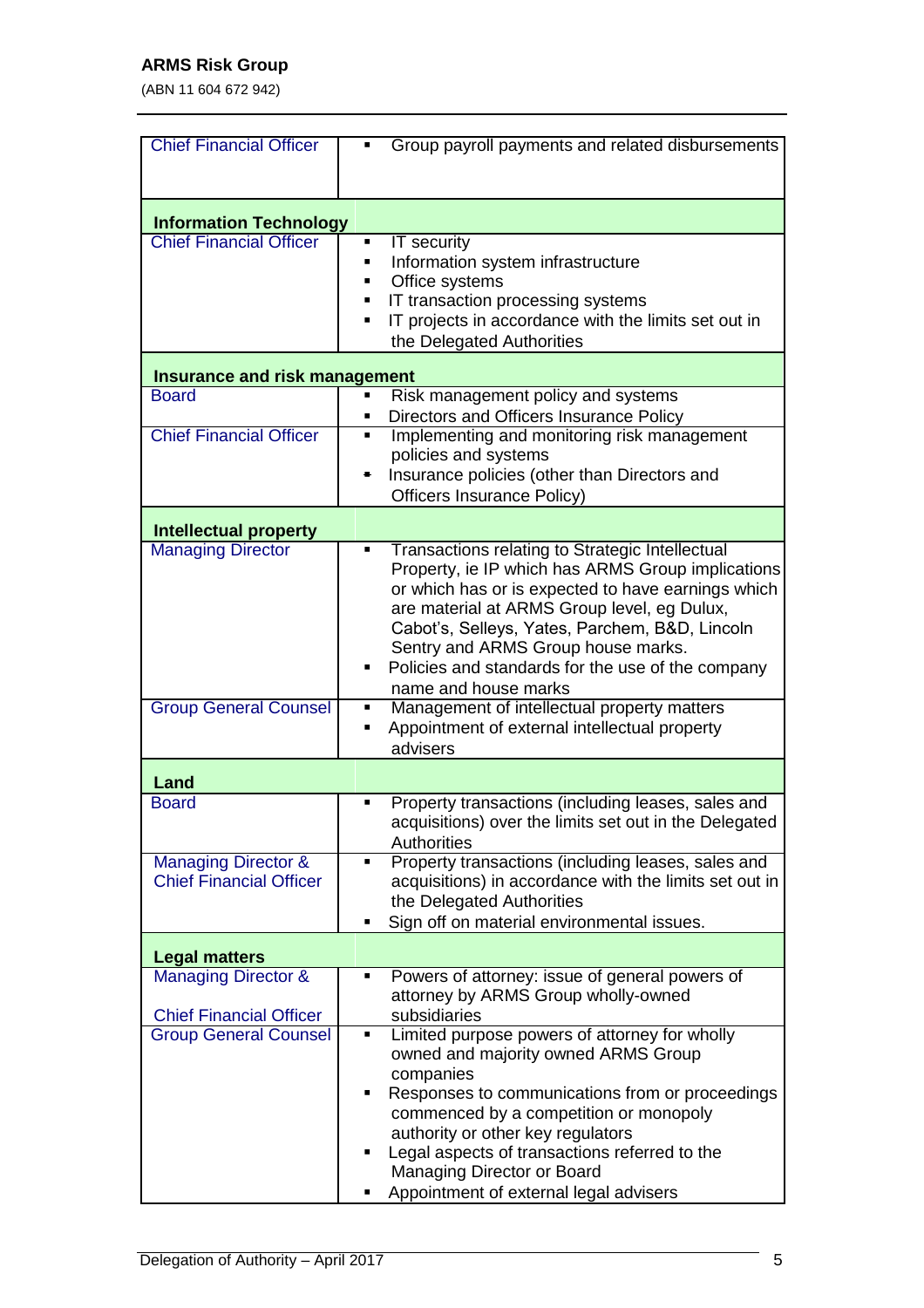| <b>Chief Financial Officer</b><br>& Group General<br>Counsel<br><b>Group General Counsel</b> | Material legal action taken by or against the<br>Ξ<br>company (other than in respect of workers<br>compensation or employee or industrial relations)<br>Conduct of litigation likely to have an impact on the<br>П<br>reputation of the company<br>Material legal action taken by or against the<br>٠<br>company in respect of workers compensation or<br>employee or industrial relations |  |
|----------------------------------------------------------------------------------------------|--------------------------------------------------------------------------------------------------------------------------------------------------------------------------------------------------------------------------------------------------------------------------------------------------------------------------------------------------------------------------------------------|--|
| <b>Safety, Health, and Environment</b>                                                       |                                                                                                                                                                                                                                                                                                                                                                                            |  |
| <b>Board</b>                                                                                 | Approval of the Group's Safety and Sustainability<br>strategy and policy                                                                                                                                                                                                                                                                                                                   |  |
| <b>Managing Director &amp;</b>                                                               | Strategy to deliver the Group's Safety and<br>$\blacksquare$<br>Sustainability policy                                                                                                                                                                                                                                                                                                      |  |
|                                                                                              | Standards, including management systems, to<br>$\blacksquare$<br>deliver the Group's Safety and Sustainability policy                                                                                                                                                                                                                                                                      |  |
| <b>Strategy and budgets</b>                                                                  |                                                                                                                                                                                                                                                                                                                                                                                            |  |
| <b>Board</b>                                                                                 | Corporate strategy<br>Ξ<br>Annual budget<br>Ξ                                                                                                                                                                                                                                                                                                                                              |  |
| <b>Taxation</b>                                                                              |                                                                                                                                                                                                                                                                                                                                                                                            |  |
| <b>Chief Financial Officer</b>                                                               | Relationship with tax authorities<br>Ξ<br>Expression of company view on actual or proposed<br>٠<br>tax legislation<br>Policy on transactions between group companies<br>п<br>Transactions between group companies that<br>Ξ<br>deviate from policy<br>Appointment of tax advisers<br><b>Corporate Tax Payment Process</b><br>Approval of Group company tax returns                         |  |